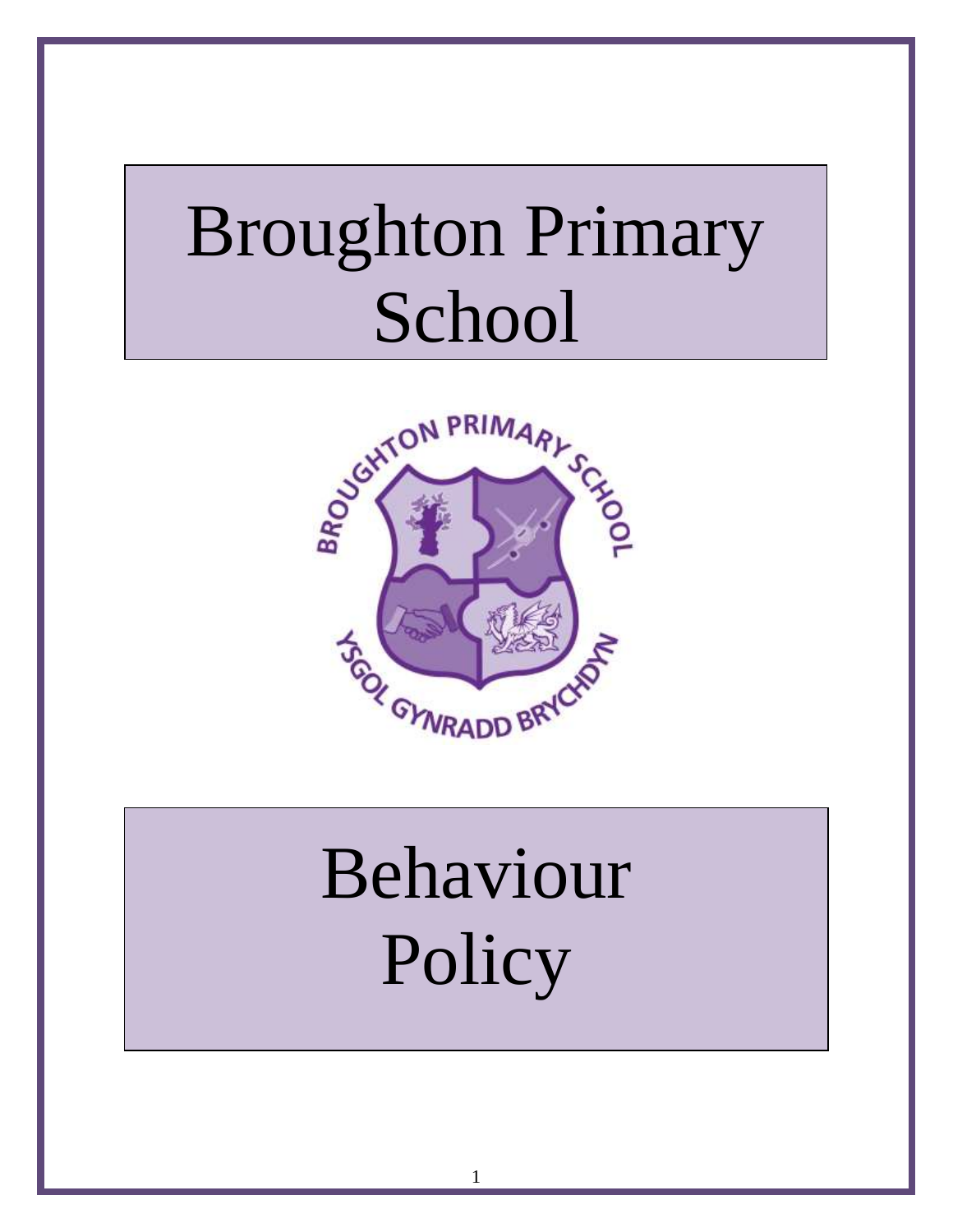**Co-ordinator with responsibility: Headteacher**

## **BEHAVIOUR POLICY**

#### **Aims of the Policy**

To encourage a calm, purposeful and happy atmosphere within the school.

To foster positive caring attitudes towards everyone where achievements at all levels are acknowledged and valued.

To encourage increasing independence and self-discipline so that each child learns to accept responsibility for his/her own behaviour.

To have a consistent approach to behaviour throughout the school with parental / carer co-operation and involvement.

To make boundaries of acceptable behaviour clear, and to ensure safety.

To raise awareness about appropriate behaviour.

To help pupils, staff parents and carers have a sense of direction and feeling of common purpose.

## **Children's responsibilities are:**

To work to the best of their abilities, and allow others to do the same.

To treat others with respect.

To follow the instructions of the school staff.

To take care of people and property and the environment in and out of school.

To co-operate with other children and adults.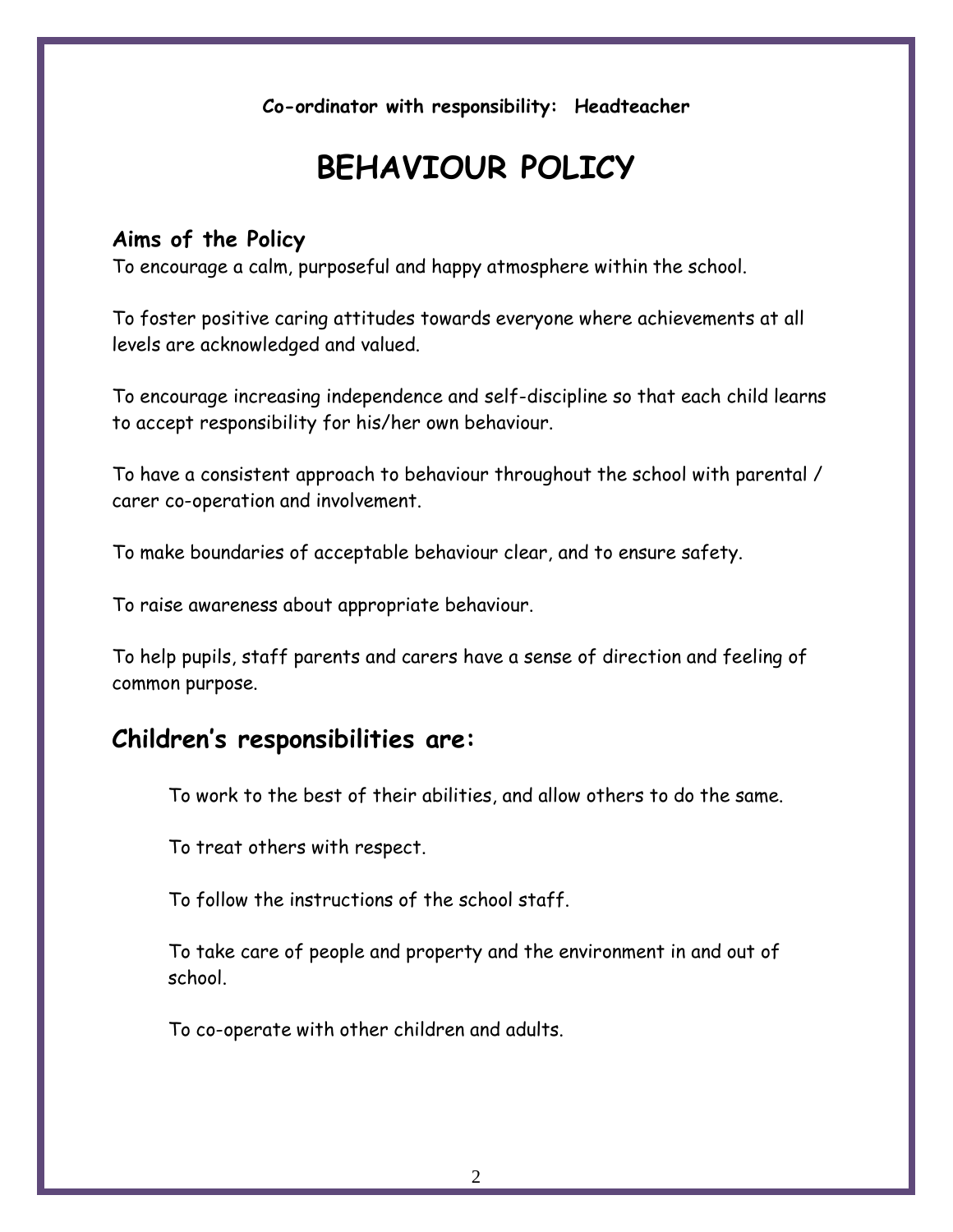## **Adult responsibilities are:**

To treat all children fairly and with respect.

To raise children's self esteem and develop their full potential.

To provide a challenging, interesting and relevant curriculum.

To create a safe and pleasant environment, physically and emotionally.

To use rules and sanctions clearly and consistently.

To be a good role model.

To form a good relationship with parents/ carers so that all children can see that the key adults in their lives share a common aim.

To recognise that each is an individual

To be aware of any additional needs.

To offer a framework for development in PSWCD (Foundation Phase).

### **The Parents / Carers' responsibilities are:**

To make children aware of appropriate behaviour in all situations.

To encourage independence and self-discipline.

To show an interest in all that the child does in school.

To foster good relationships with the school.

To support the school in the implementation of this policy.

To be aware of the school rules and expectations.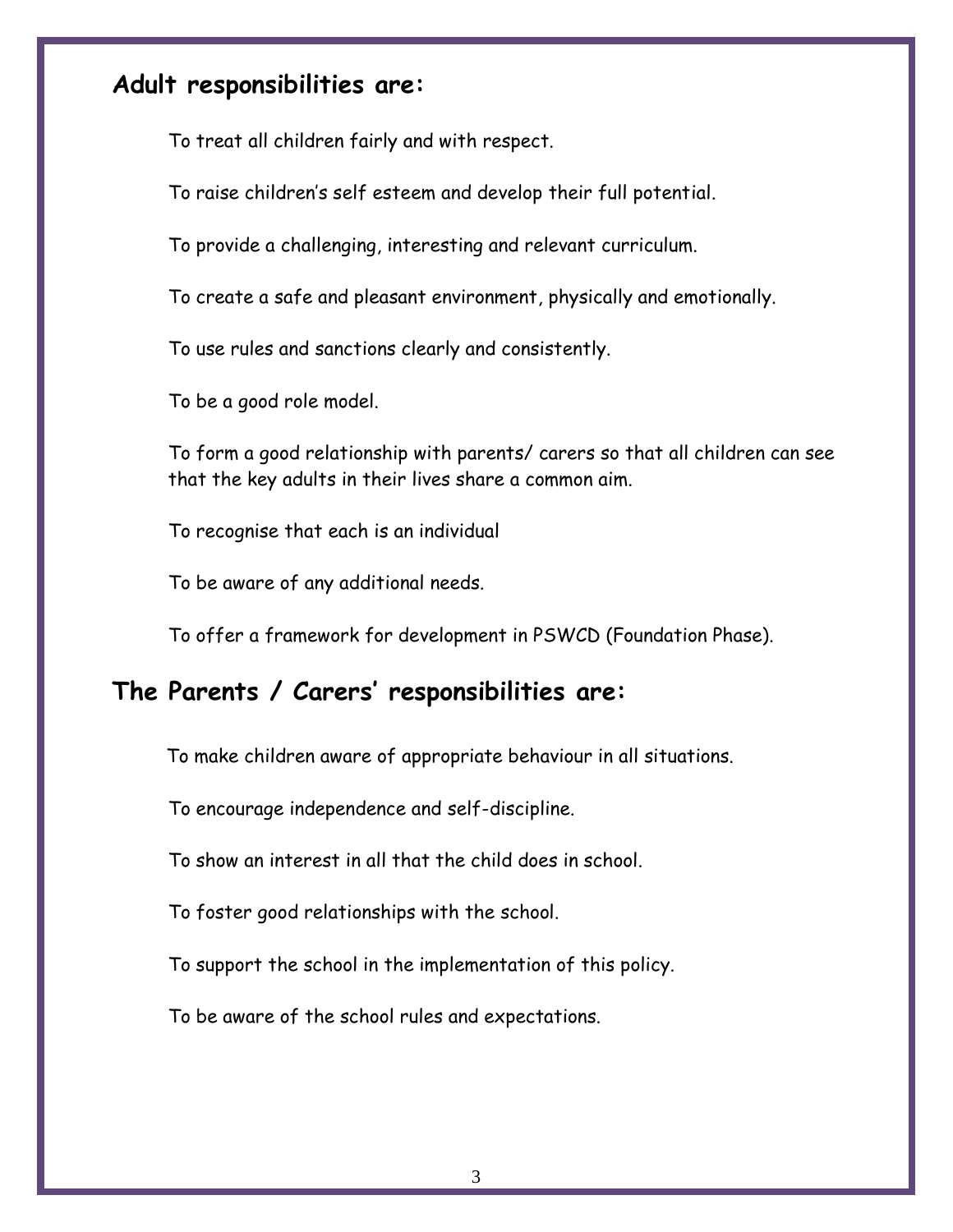## **Encouraging Appropriate Behaviour**

To make clear our expectations of appropriate behaviour.

Teach appropriate behaviour through circle time, PSWCD and PHSE sessions

To discourage unsociable behaviour by promoting mutual respect.

To encourage children to take responsibility for their own actions and behaviour.

To set through example standards of behaviour.

To praise good behaviour both privately and publicly.

## **Foundation Phase**

**Nursery** - verbal praise, stamps, star charts if needed, certificates and stickers are used to praise good behaviour.

**Reception Year 1/2 -** verbal praise, stickers, Seren Y Dydd stickers ( Y1 = chosen by teachers, Y2 = pupil nominations), Seren Yr Wythnos chosen by teachers to be celebrated in Friday assembly. Good to be Green daily stickers are used to praise good behaviour. Class Dojos are used to reward positive behaviour.

## **Key Stage 2** (Year 3,4, 5 and 6 children)

**Merit Awards -** Collection of Bronze, Silver, and Gold merits through individual award system. (Merits are awarded for "outstanding" effort). Behaviour is rewarded through the "Good to be Green "scheme. (see appendix) Weekly reward activity – 20 minutes directed free time in class for pupils who have been green all week. There will be a reward activity per half term e.g. film or outdoor activity which will agreed with the pupils on a termly basis as appropriate. **Class DoJo** – agreed expectations will be awarded points on a weekly basis. Celebration for pupils with the most points at the end of each week.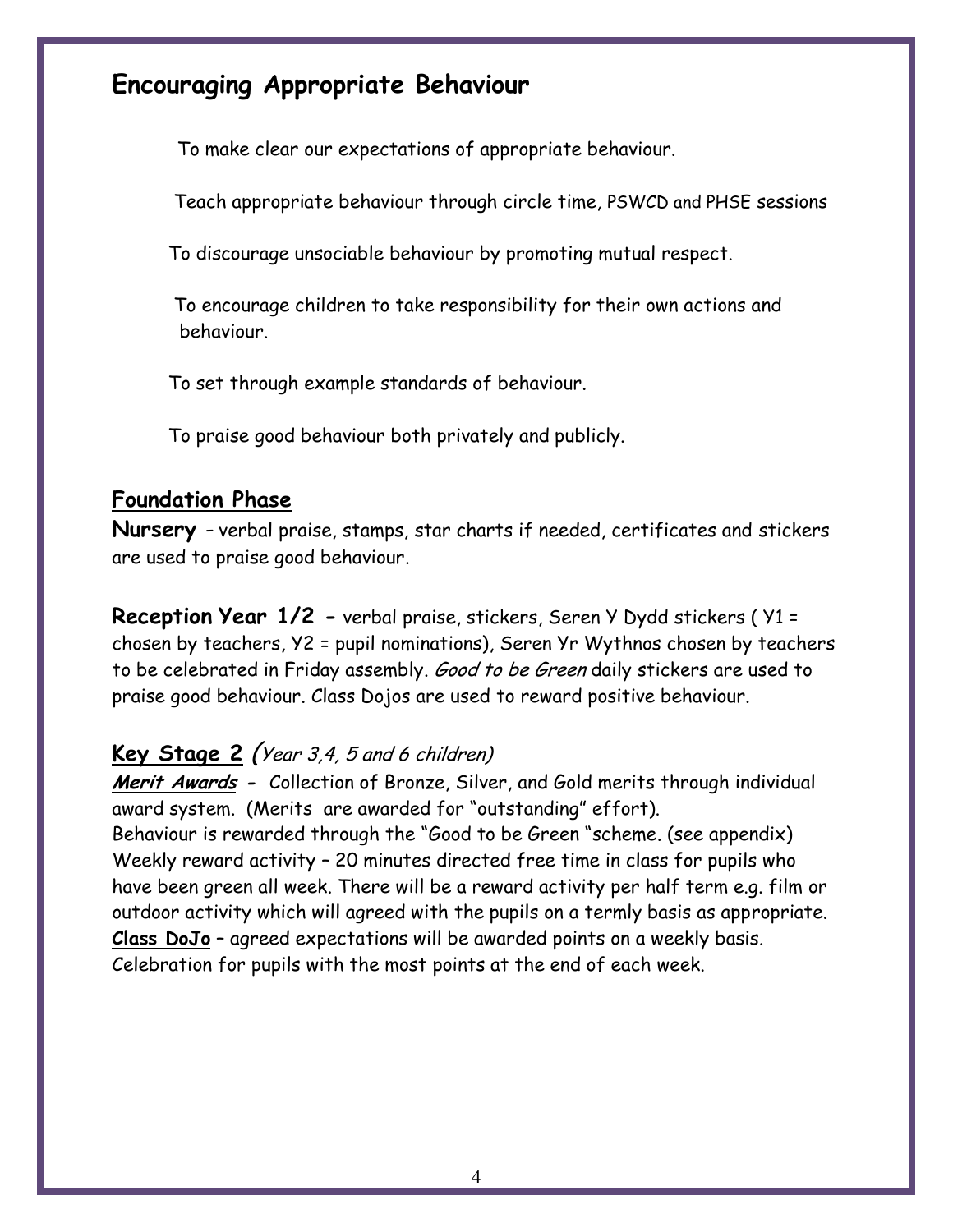#### **Inappropriate behaviour**

**Nursery** – Pupils have created a set of rules to follow in each area of learning – Be kind, be happy, try hard!

- 1. First warning is given and child is informed and appropriate behaviour is modelled.
- 2. Child is encouraged to think about their behaviour and identify which rule has been broken.
- 3. Child is encouraged to say sorry for their actions and return to class activity. Serious incidents are logged & Class teacher will discuss behaviour with child's parent/guardian at end of school day or asap.
- 4. Continued misbehaviour the child actions will be discussed with the Head teacher and parents.

**Reception / Year 1/2–** Pupils have created a set of identical rules to follow in each area of learning also The " Good to Be Green " system in operation (appendix 1)

These courses of action are aimed to;

- Stop inappropriate action
- Encourage children to take responsibility for their own behaviour.
- 1. First warning is given and child is informed that continued inappropriate behaviour means they will go to yellow.
- 2. Child is encouraged to think about their behaviour and identify which rule has been broken.
- 3. At the beginning of each session children on yellow are identified and peers and staff identify ways to help those children return to green.
- **4.**If inappropriate behaviour continues, child will move from yellow card to a red card. Child will be asked to discuss their actions with a member of SMT and agree a consequence which if completed enables them to return to green. Class teacher will discuss behaviour with child's parent/guardian at end of school day or asap.

## **Repeated inappropriate behaviour**

Where there is repeated inappropriate behaviour the following will apply:

- 1. Informal contact with parents by class teacher
- 2. Involvement of Head/Deputy / Head of Department / Anco
- 3. Formal contact with parents.
- 4. IEP (B) drawn up.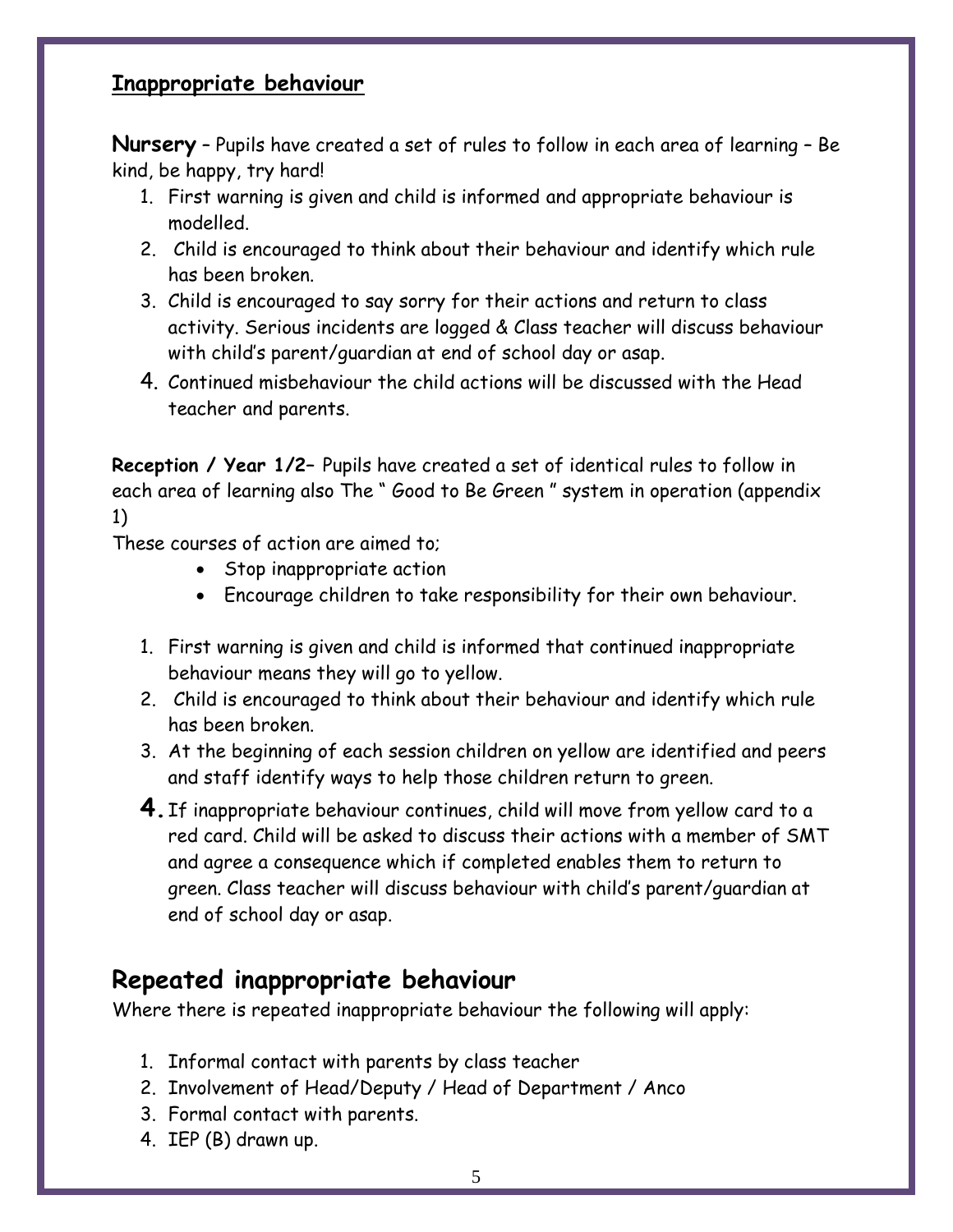- 5. Involvement of outside agencies/ support
- 6. Internal exclusion
- 7. Exclusion temporary/permanent as set down by Welsh Office guidelines

If incident is serious e.g. biting, swearing, parents will be invited in to school to discuss incident as soon as is possible.

**KS2 -** The "Good to Be Green" system in operation (appendix 1)

These courses of action are aimed to;

- Stop inappropriate action
- Encourage children to take responsibility for their own behaviour.

## **Repeated inappropriate behaviour**

Where there is repeated inappropriate behaviour the following will apply:

- 8. Informal contact with parents by class teacher
- 9. Involvement of Head/Deputy / Head of Department / ALNCO
- 10. Formal contact with parents.
- 11. IEP (B) drawn up.
- 12. Involvement of outside agencies/ support
- 13. Internal exclusion
- 14. Exclusion temporary/permanent as set down by Welsh Office guidelines

In some more serious incidents a route from formal contact with parents straight to exclusion may be deemed necessary.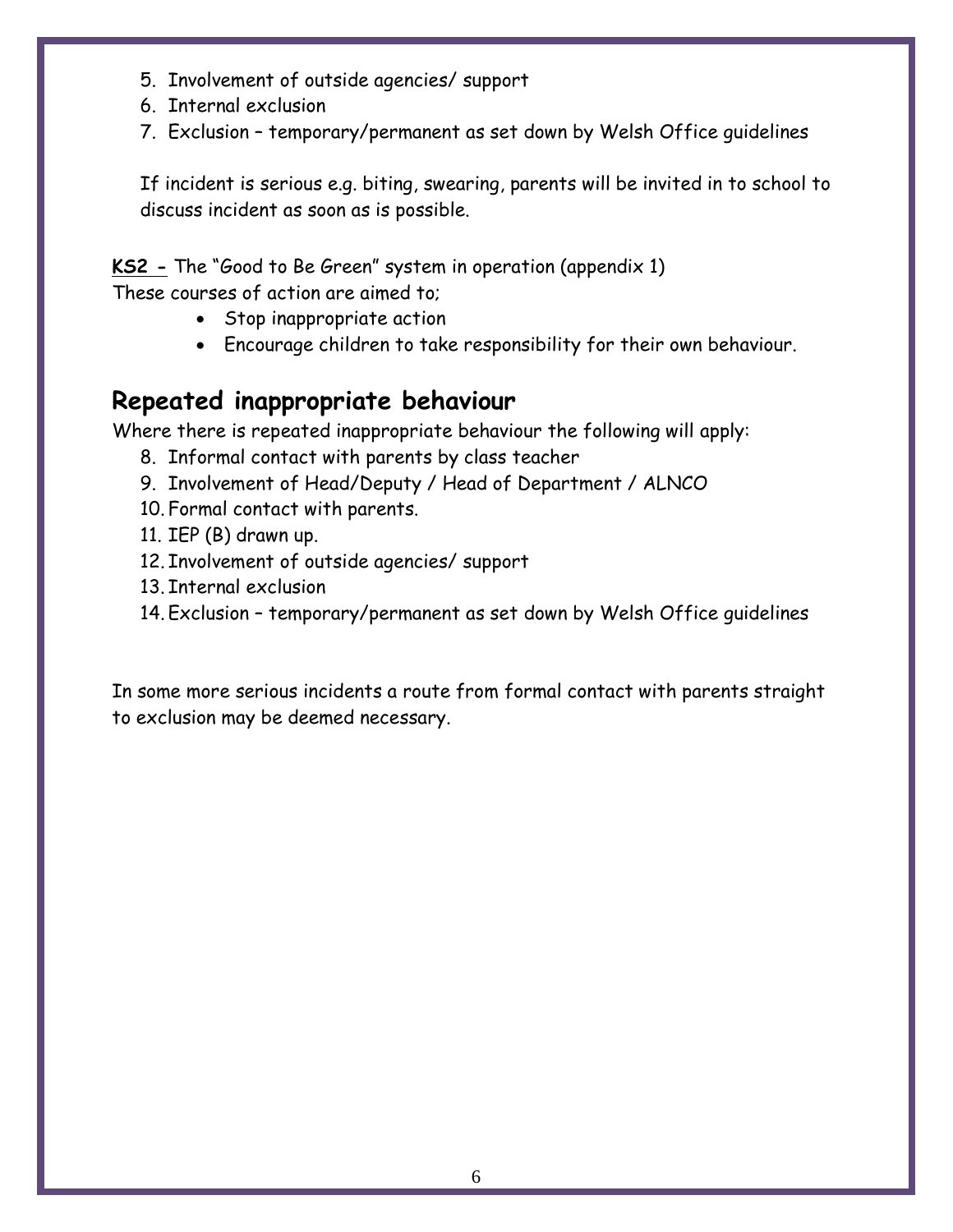## **LUNCHTIME - REWARDS AND SANCTIONS (KS 2)**

In order to achieve a safe and enjoyable lunchtime break, the following rewards and sanctions will be operated;

Positive and appropriate behaviour will be rewarded with verbal praise and smilograms. Pupils collect these in a central location and rewarded on a termly basis.

#### Yellow and red card system

This system will be introduced and the following sets out the behaviour that will not be tolerated and will initiate the card system.

- Inappropriate **purposeful** physical contact (pushing, hitting, kicking)
- Name-calling
- Playing in areas that have been declared out of bounds
- Not following an adults instructions
- Rudeness (specifically answering back and inappropriate tones used)
- **Swearing** (inappropriate language in the school environment will warrant a **"red card"** being issued on the **first offence.**

If any of the above behaviour is displayed by a pupil;

- 1. The child will be taken to one side, in a calm and quiet manner and "shown" the yellow card.
- 2. The pupil will be given the reason for the sanction.
- 3. The child will take the yellow card to the Headteacher to recorded the incident.

If a pupil displays any of the above behaviour in a second incident in the same week, a second yellow card will be "shown" to the pupil by lunchtime staff and the steps above followed.

Any child receiving a second yellow card in the space of one week will initiate the following:

1. Contact of the parent/guardian of the child concerned to alert the parent /guardian to the child's behaviour and ask for support

A further incident within the week parents will be notified and an appointment made to discuss the Schools concern with regards the appropriateness of the pupil being in school over the lunchtime period.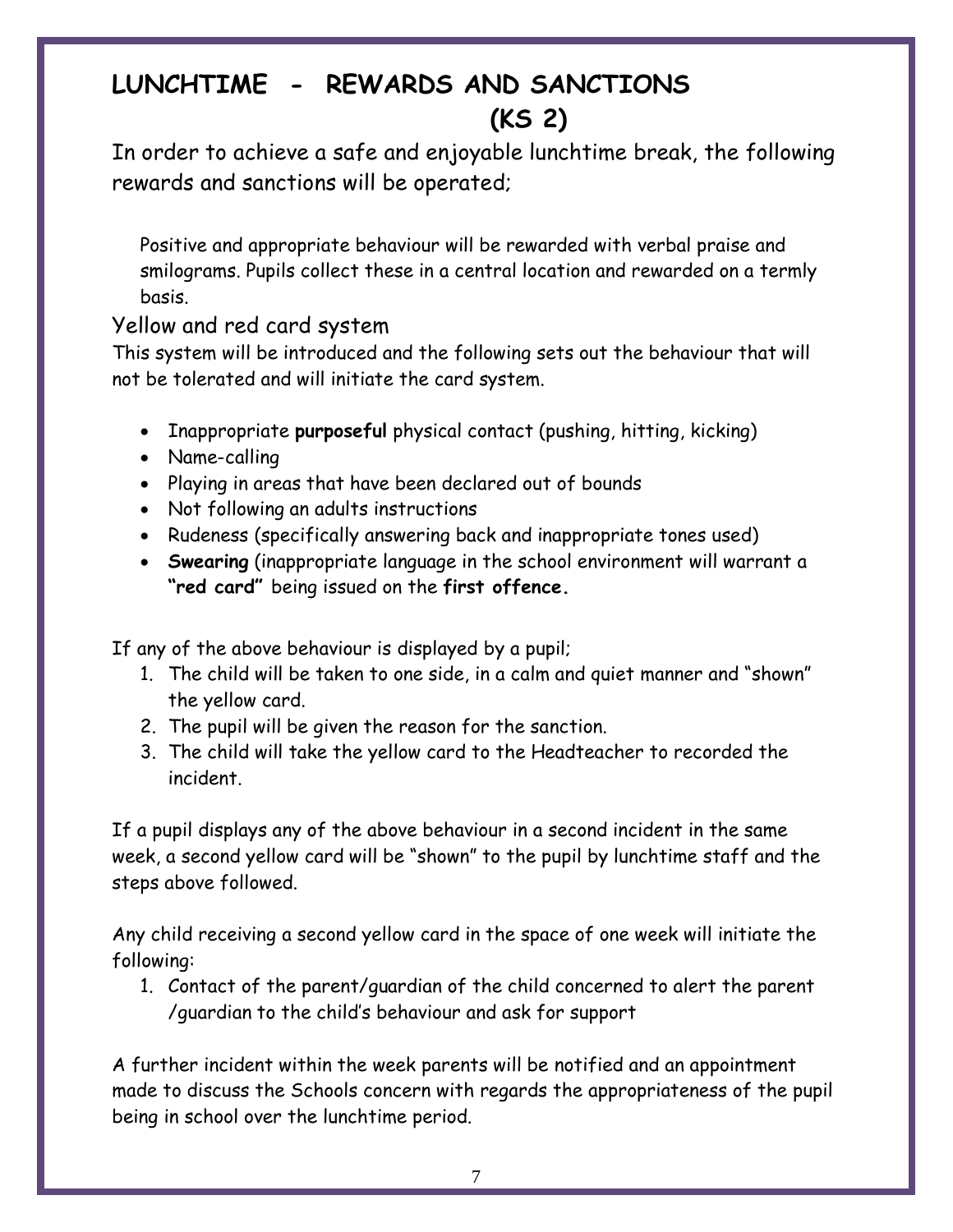## **LUNCHTIME - REWARDS AND SANCTIONS (Foundation Phase)**

In order to achieve a safe and enjoyable lunchtime break, the following rewards and sanctions will be operated;

Positive and appropriate behaviour will be rewarded with verbal praise and class Dojos in Y1/2

## **Calm Zones**

This system will be introduced and the following sets out the behaviour that will not be tolerated and will initiate the system.

- Inappropriate **purposeful** physical contact (pushing, hitting, kicking)
- Name-calling
- Rudeness (specifically answering back and inappropriate tones used)
- **Swearing** (inappropriate language )
- Not remaining in the appropriate lunchtime areas

If any of the above behaviour is displayed by a pupil;

- 1. The child will receive a verbal warning
- 2. If behaviour persists after a verbal warning, the child will be taken to one side, in a calm and quiet manner and led to the Calm Zone (painted white circles) for 5 minutes maximum thinking time.
- 3. The pupil will be given the reason for the sanction and this will be logged by DRA.
- 4. After "timeout" the child will be encouraged to, reflect on their actions and an opportunity to apologise will be given.
- 5. If a pupil displays any of the above behaviour in a second incident in the same week, the child will be sent to discuss their actions at the end of the lunch break, with their class teacher.
- 6. If a pupil continues to display inappropriate behaviour in the same week, the child will be sent to discuss their actions at the end of the lunch break with SMT or Head/Deputy. If deemed necessary they will initiate contact with parents/carer of the child concerned, to alert the parent /guardian to the child's behaviour and ask for support.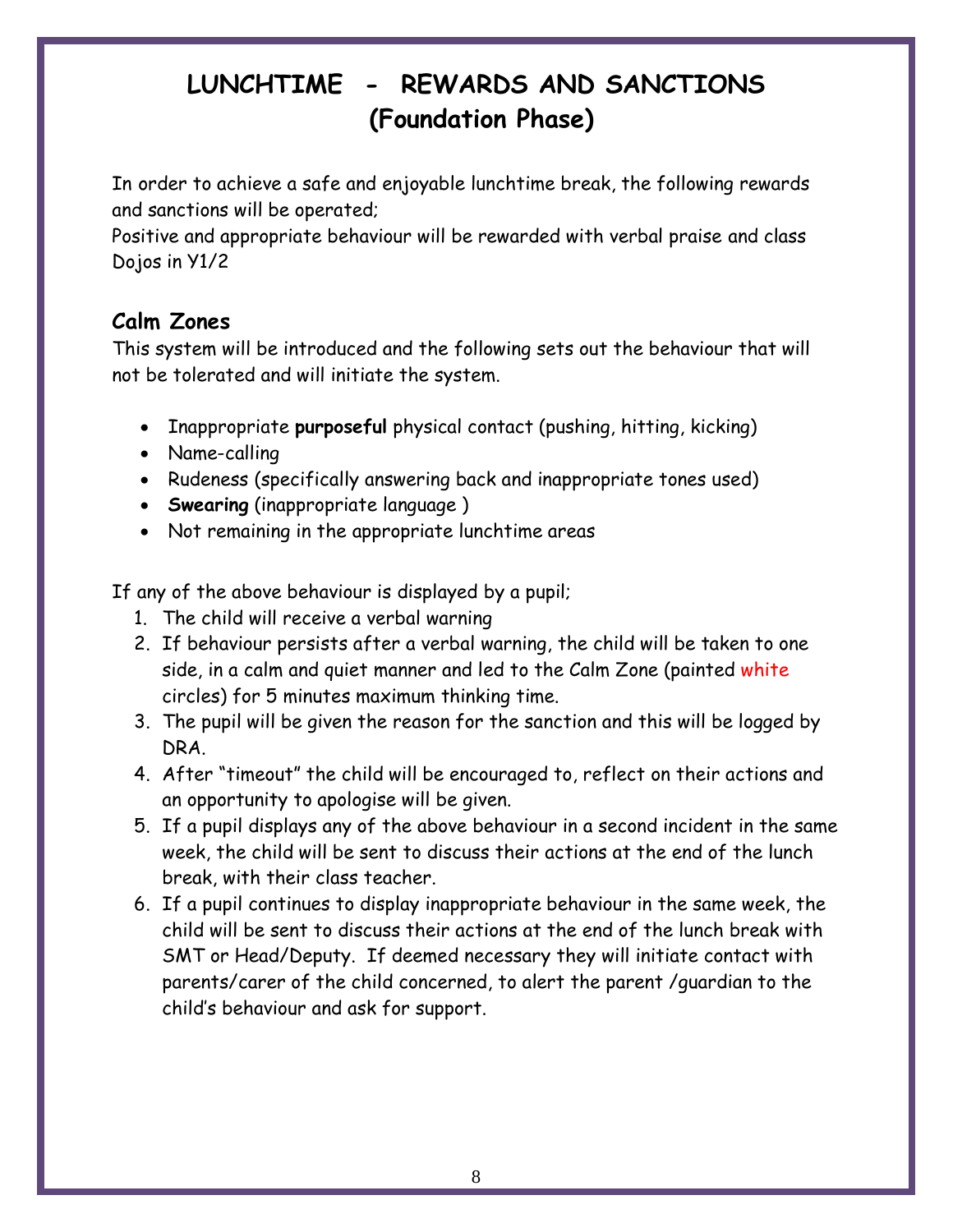#### Appendix 1

#### **'Good To Be Green' Behaviour System (KS2 & UFS)**

Behaviour in classrooms is monitored using the 'It's good to be green' behaviour scheme. Children begin each new day on green and are encouraged to stay green throughout the day. This system has been put in place to reinforce the expectation of consistent good behaviour. A reward event is planned at the end of every half term in recognition of this positive behaviour for Years 4, 5 and 6, and on a weekly basis for Years 2 and 3.

However, children who choose to ignore reminders about acceptable behaviour will be expected to take responsibility for their own actions and accept the consequences.

#### Consequences:

1<sup>st</sup> warning - green card turned over 2<sup>nd</sup> warning - yellow card issued (Target to be given to return to green) 3<sup>rd</sup> warning - red card issued (Pupil sent to Head)

Three unresolved yellow cards in one week would raise concerns regarding a child's behaviour. Therefore in order to monitor their behaviour closely, there will be daily communication between the teacher and parents for one week and this may affect their opportunities in any out of school activities.

In the unlikely event of persistent unacceptable behaviour or if there is a serious incident, parents will be contacted and a meeting arranged with the Head Teacher to agree the best way forward.